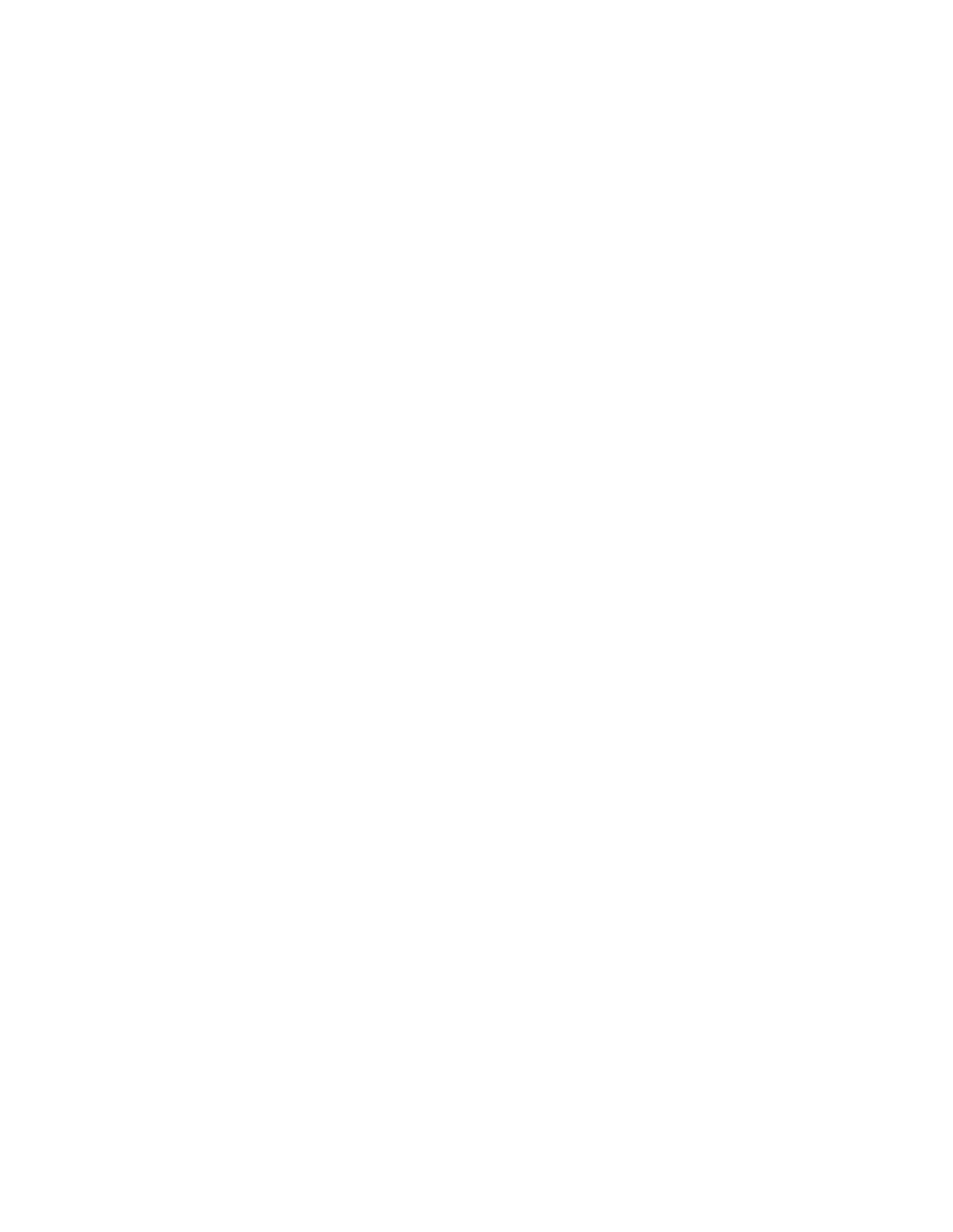whether deliberate or inadvertent, of any User ID or password provided to Subscriber under the terms herein; (iv) any events of force majeure as specified under the terms of the respective Kinder Morgan Midstream Pipelines' SOCs, but also specifically including, electrical shortages or surges and/or power outages; (v) the performance of any third-party software or systems, third-party service providers, or Subscriber's internal networks, including the compatibility of the DART System therewith; (vi) an error in the entry of security or access data by Subscriber's ESA; and (vii) any defects in computer hardware or equipment, interruption or failure of computer equipment, or other technical matters beyond the Kinder Morgan Midstream Pipelines' control.

- b. Subscriber agrees to defend, indemnify and hold each of the Kinder Morgan Midstream Pipelines (collectively and individually) harmless for all claims, demands, and causes of action, and any resulting damages, losses, costs and expenses (including reasonable attorneys' fees and court costs) and all other liabilities of any nature whatsoever which may be asserted against or imposed upon any of the Kinder Morgan Midstream Pipelines by any entity arising from Subscriber's use of the DART System, whether or not such use was proper or improper, or a breach of this Agreement by Subscriber. However, Subscriber shall not be obligated to defend or indemnify any of the Kinder Morgan Midstream Pipelines (collectively or individually) for the gross negligence, bad faith, fraud or willful misconduct of such party.
- c. NEITHER PARTY HERETO SHALL BE LIABLE TO THE OTHER FOR ANY SPECIAL, INCIDENTAL, EXEMPLARY OR CONSEQUENTIAL DAMAGES ARISING FROM OR AS A RESULT OF THE USE OR THE INABILITY TO USE THE DART SYSTEM. IN PARTICULAR, AND WITHOUT INTENT TO LIMIT THE FOREGOING, NEITHER THE KINDER MORGAN MIDSTREAM PIPELINES ARE NOT RESPONSIBLE FOR LOST PROFITS OR REVENUES, DAMAGE TO COMPUTER HARDWARE OR SOFTWARE, LOSS OF DATA, OR CLAIMS OF SUBSCRIBER OR THIRD PARTIES ARISING OUT OF SUBSCRIBER'S USE OF THE DART SYSTEM.
- 9. Validity and Enforceability of Agreements and Notices. This Agreement has been executed by the Parties to evidence their mutual intent to exchange information and conduct business by use of the DART System, including the creation of binding service and/or related agreements, amendments, and obligations arising thereunder and otherwise related thereto. Any contractual commitment executed on the DART System shall be deemed for all purposes to have been "signed" and to constitute an "original" when printed from electronic files or records established and maintained in the normal course of business. The Parties agree not to contest the validity or enforceability of any such contractual commitments under the provisions of any applicable law relating to whether certain agreements are to be in writing or signed by the Party to be bound thereby. Any contractual commitment entered into by the Parties through the DART System may be introduced as documentary evidence in any judicial, arbitration, mediation or administrative proceedings, and will be admissible as between the Parties to the same extent and under the same conditions as other business records originated and maintained in documentary form. Neither Party shall contest the admissibility of copies of any contractual commitment entered into by the Parties through the DART System under either the business records exception to the hearsay rule or the best evidence rule on the basis that the contractual commitments were not originated or maintained in documentary form. To the extent Subscriber and the Kinder Morgan Midstream Pipelines utilize the DART System to transmit and receive notices consistent with the terms of the respective SOCs and service agreements of the Kinder Morgan Midstream Pipelines, then such notice obligations shall be deemed to be satisfied and shall constitute valid notice by the Party giving such notice. Subscriber is responsible for maintaining and updating the email addresses of those individual users that Subscriber elects to receive electronic notices under the terms of the Kinder Morgan Midstream Pipelines' SOCs and for ensuring that its personnel responsible for receiving electronic notices take all necessary steps to ensure that any notices received through e-mail messages are promptly opened and read.
- 10. Previous Agreements. If prior to the Effective Date of this Agreement, Subscriber was a party to any agreement with one or more Kinder Morgan Midstream Pipelines regarding access to and use of the DART System, then upon the Effective Date hereof (i) such agreements shall terminate and (ii) advance notice requirements for termination of such agreements shall be deemed waived.

## 11. Miscellaneous.

- a. This Agreement shall be interpreted in accordance with the laws of the State of Texas, notwithstanding any conflicts of laws principles that might require the application of the laws of another jurisdiction.
- b. This Agreement is subject to any and all present and future valid and applicable laws and regulations of any court of law, governmental entity or authority or regulatory agency having jurisdiction over the Kinder Morgan Midstream Pipelines or the subject matter hereof. Any transactions performed by the Subscriber through its use of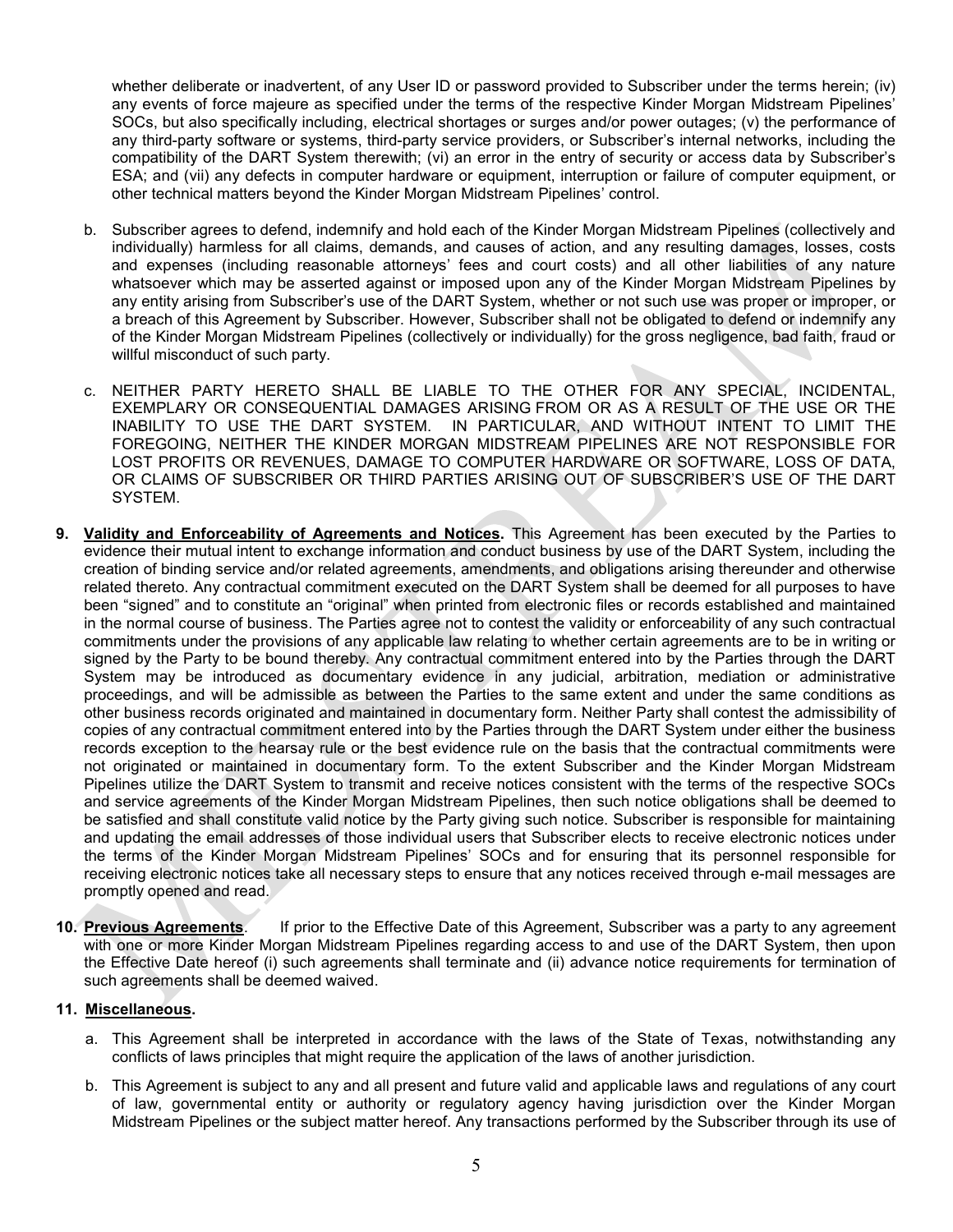the DART System shall be subject to and governed by the terms and conditions of the respective Kinder Morgan Midstream Pipeline's SOC.

- c. Subscriber understands and agrees that violation in any material respect of any of the provisions of this Agreement by Subscriber would cause immediate and irreparable harm to the Kinder Morgan Midstream Pipelines and that no adequate remedy exists at law, and the Kinder Morgan Midstream Pipelines shall be entitled to immediate preliminary and other injunctive relief, without any requirement to post bond, against any violation of this Agreement by Subscriber. Injunctive relief shall in no way limit any other remedies available to the Kinder Morgan Midstream Pipelines.
- d. If a court of competent jurisdiction finds any part of this Agreement invalid or unenforceable, that part will be severable from the remainder of this Agreement and will not cause the invalidity or unenforceability of the remaining parts of this Agreement.
- e. The Kinder Morgan Midstream Pipelines and Subscriber agree that a failure or delay in exercising any right, power, or privilege under this Agreement on the part of any of the Parties will not operate as a waiver of any other right, power, or privilege under this Agreement. Any single or partial exercise of any right under this Agreement will not preclude further exercise of that right in whole.
- f. The Agreement and the terms thereof shall not be assignable by Subscriber or the Kinder Morgan Midstream Pipelines to any other Person without the prior written consent of the Party not seeking assignment of the Agreement, such consent not to be unreasonably withheld; provided, however, that this Agreement may be assigned by any of the Kinder Morgan Midstream Pipelines without the consent of Subscriber to an affiliate of such Kinder Morgan Midstream Pipeline with responsibility for the operation of the DART System that agrees to assume the terms and conditions herein; and, provided that the Agreement may be assigned by either Party in whole or in part without prior written approval to any person that acquires all of the assets of, merges with, changes the name of or assumes all of the obligations of Subscriber or one or more of the Kinder Morgan Midstream Pipelines.
- g. This Agreement is the complete and exclusive statement of the mutual understanding of the Parties regarding the subject matter herein without regard to any previous oral or written communications relating to such subject matter.